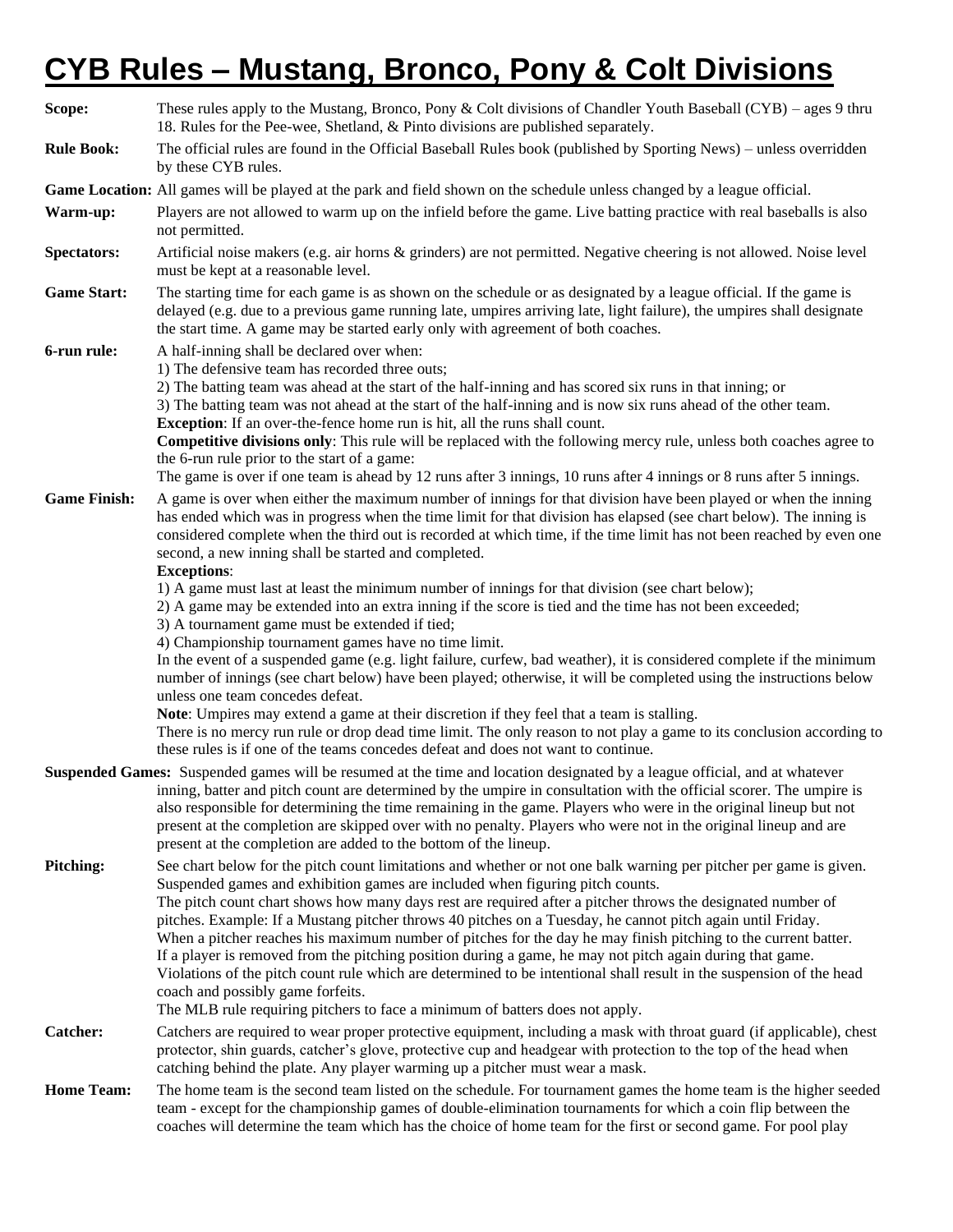championship games the home team will be the team with the best record in the pool play games. The home team will use the third base dugout and provide an official scorekeeper.

- **Coaches:** Each team must have at least one registered coach wearing a matching team shirt at each game. No more than four coaches per team are allowed. Only players, coaches and bat boys are allowed in the dugout or on the playing field. Coaches may sit directly outside the dugout. Base coaches older than 18 are not required to wear a helmet. Coaches may talk only to their players, umpires or other coaches, not to players on the opposing team.
- **Scorekeeper:** The scorekeeper will keep score during the game using the official CYB scorebook. The scorekeeper must be identifiable and accessible to the umpire and the opposing team and sit in the area behind home plate between the dugouts. The following information should be recorded: team names, each player's name (first & last) and number, which base each player gets to, which player makes which out each inning, the number of runs scored by each team each inning and which players sit out each inning.

Line-up: Coaches must provide an official line-up to the scorekeeper five minutes prior to the scheduled game time. Each team must have at least eight players in proper uniform at game time and throughout the game. (A team playing with eight players does not have an automatic out.) If one team does not have eight players at game time, the game will be considered a forfeit. If neither team has eight players at game time, the team with the most players will be considered the winner; if they have the same number of players, the game will be considered a tie. All players present (and only players who are present) shall be in the line-up.

> Any player who arrives late will be added to the bottom of the batting order and the opposing team and scorekeeper are notified.

If a player gets injured or must leave the game prior to completion (including ejected players), the opposing team and scorekeeper are notified and he is removed from the lineup with no penalty.

No player may sit out a 2<sup>nd</sup> inning on defense until all players present have sat one inning, and no player may sit out a 3<sup>rd</sup> inning until all players present have sat two innings. Exception: a starting pitcher (Colt only: any pitcher) can remain in the game as long as he is pitching. **Competitive divisions only**: This rule does not apply. Any exceptions to these rules (e.g. players not playing due to illness or disciplinary actions) must be agreed to by the

### **Uniforms:** Each player must wear a matching team shirt, pants and a cap (when in the field). Players are required to wear closed toe shoes with closed backs. Players may not wear jewelry during a game. Medical assistance devices are allowed if approved by a CYB board member.

#### **Equipment:** All players batting, on-deck, on base or in the coaching boxes are required to wear a helmet. See separate document regarding what bats are legal and the applicable penalties.

**Base Running:** Mustang recreational division only: A runner on 3<sup>rd</sup> base is not allowed to advance to home unless a play is made on a base runner or on any play in which the batter becomes a batter-runner (e.g. a fair ball is hit, a walk,  $3<sup>rd</sup>$  strike not caught).

## **Pinch Runners:** If a team's catcher for the next inning is on base with two outs, the last batter to make an out may pinch run to speed up the game. If a player is injured or sick, a pinch runner may be used. No other pinch runners are allowed.

#### **Sliding:** Players are not required to slide. However, a base runner who causes a collision (intentional or not) during a play at any base and does not slide shall be called out. Sliding head first is allowed.

#### **Protests:** Protests may not be based on a play which involves the umpire's judgment. Protests involving an umpire's rule interpretation must be lodged with the head umpire before the next play. The

umpire should notify the opposing manager and the scorekeeper. The protest must be submitted in writing to the league within 24 hours.

Protests involving violations of the pitching or defensive playing time rules can be made at any time up to 24 hours after a game has been completed. If a violation of the pitching or defensive playing time rules is suspected during a game, the game should be suspended until it can be determined if the violation occurred. If so, the head coach is automatically ejected from the game – and, for pitching rule violations, the pitcher is also ejected. If the violation is discovered after the game is over, the head coach is suspended for the team's next game. In addition, for any violations of the pitching or defensive playing time rules, the game will be reviewed by the board and, if it is determined that the team committing the violation got an unfair advantage due to the violation which allowed them to win the game, they can reverse the result.

**Last Revised:** 6/7/2022

opposing coach.